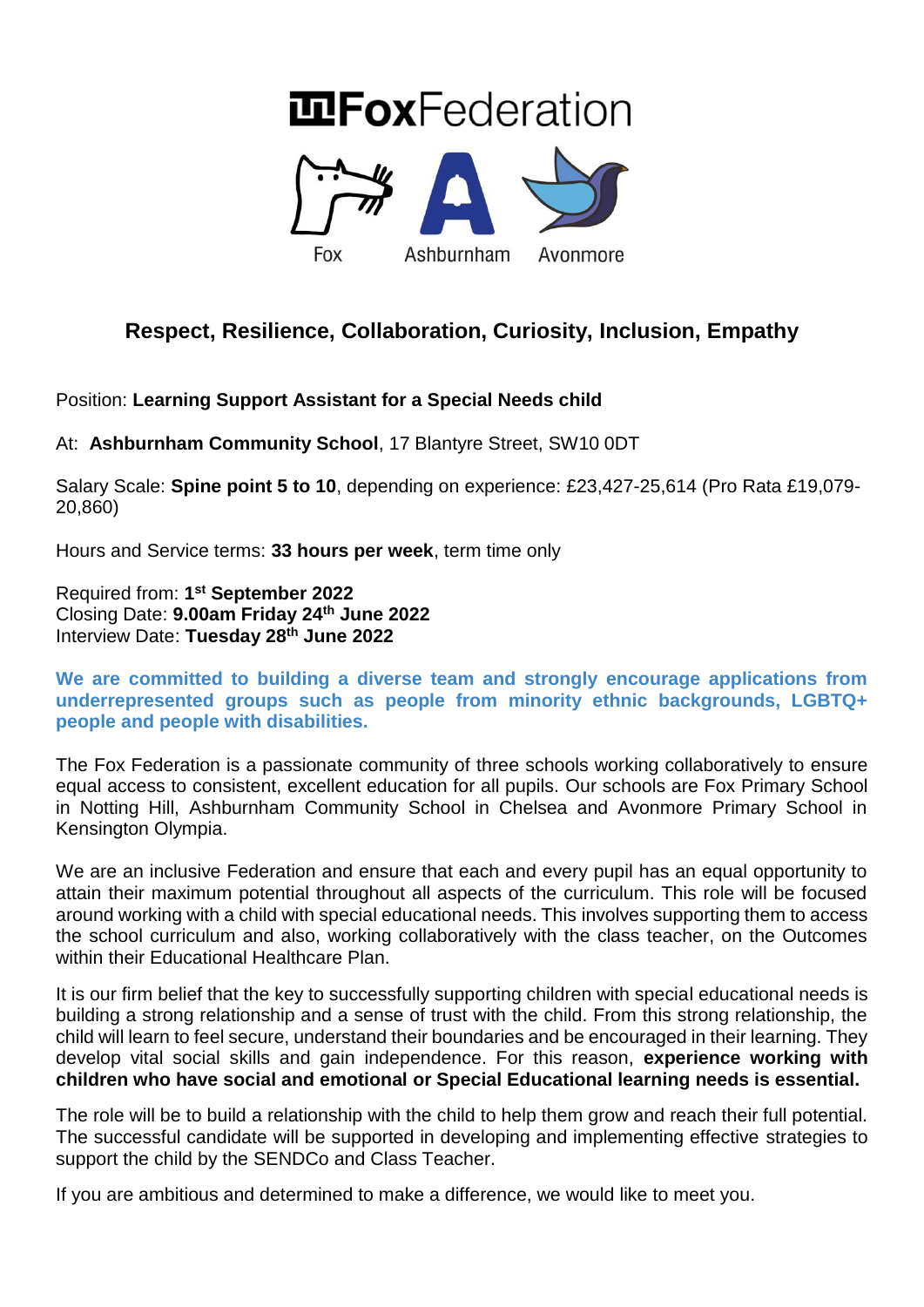### **What the team say about the Fox Federation:**

Fantastic schools. Great staff. Supportive leadership team. Amazing children.

A genuine educational family, providing a community beyond our gates. A network of schools, committed to providing the best education for children whilst creating a safe and happy place for them.

It is incredible to be surrounded by so many competent, hard-working, passionate people - so committed to delivering fantastic education opportunities to our pupils.

Management are always available to speak with, unbelievably approachable and create time to listen and come up with solutions.

It is run in an extremely compassionate, supportive and nurturing manner for both staff and pupils, and I really do feel that the wellbeing of the whole community is at the heart of the school's ethos.

A place of supportive colleagues who are constantly striving to improve what we do for our children and families.

A shared vision of always going the extra mile to support and care for the families in our community.

It is somewhere that has nurtured my career, but also a place where I have met friends that I know will be friends for life.

The Fox Federation is an incredible support network of teachers and staff working together to ensure children's education is kept at the highest possible standard.

#### **Main Purpose of the job:**

To work under the instruction and guidance of the Class Teacher and SENDCo; to deliver support to an individual child; to enable them to access learning and maximise their chances academically, socially and morally.

#### **What else do we offer?**

- An experienced Leadership Team with a shared vision working in partnership across the Federation.
- Hard-working leaders who strive to ensure that both pupils and staff enjoy coming to school.
- We are passionate about supporting our staff in their career development and success through care and guidance.
- A working environment that values wellbeing and supports work-life balance.
- Vibrant, multicultural and inclusive city schools that have positive, diverse communities and a determination that all children will succeed.
- A comprehensive range of CPD for all our staff through the partnership including inschool training and external specialist SEND training.
- Performance management and coaching to support career progression.
- Opportunities to undertake school-led Initial Teacher Training, with the relevant experience.
- Well-behaved children who love to learn.
- An environment where all adults are equally valued and supported.